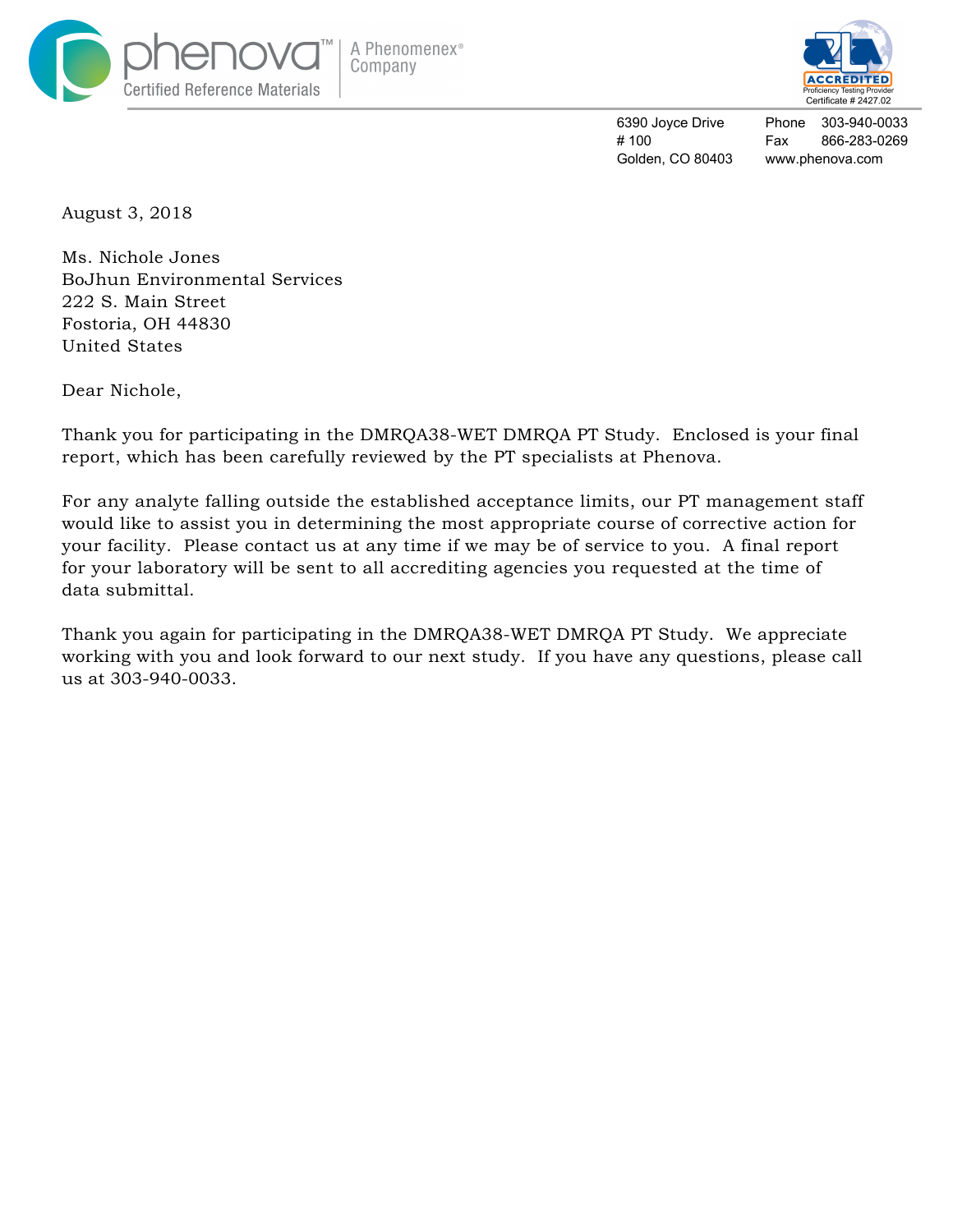



6390 Joyce Drive # 100 Golden, CO 80403

Phone 303-940-0033 Fax 866-283-0269 www.phenova.com

| <b>Report Definitions:</b> |                                                                                                                                                                                                                                                                                                                                                                                                                                                                                                                                    |  |  |  |  |  |
|----------------------------|------------------------------------------------------------------------------------------------------------------------------------------------------------------------------------------------------------------------------------------------------------------------------------------------------------------------------------------------------------------------------------------------------------------------------------------------------------------------------------------------------------------------------------|--|--|--|--|--|
| <b>Assigned Value</b>      | The Assigned Value is determined from the study mean, gravimetric<br>and volumetric true concentration of an analyte to be analyzed,<br>calculation and/or an appropriate reference value as stipulated in the<br>EPA National Standards for Water Proficiency Testing Studies Criteria<br>Document (current version), the National Environmental Laboratory<br>Accreditation Conference (NELAC) criteria (ref: NELAC FOT tables,<br>NELAC PT Committee) and other documents distributed by accrediting<br>agencies as applicable. |  |  |  |  |  |
| <b>Evaluation Limits</b>   | Acceptance Limits are derived from fixed limits, coefficients, constants<br>and calculations stipulated in the EPA National Standards for Water<br>Proficiency Testing Studies Criteria Documents (current version), the<br>National Environmental Laboratory Accreditation Conference (NELAC)<br>criteria (ref: NELAC PT FOT tables, NELAC PT Committee) and other<br>documents distributed by accrediting agencies as applicable.                                                                                                |  |  |  |  |  |
| Evaluation                 |                                                                                                                                                                                                                                                                                                                                                                                                                                                                                                                                    |  |  |  |  |  |
| Acceptable                 | The reported value falls within the Acceptance Limits.                                                                                                                                                                                                                                                                                                                                                                                                                                                                             |  |  |  |  |  |
| Not Acceptable             | The reported value falls outside the Acceptance Limits.                                                                                                                                                                                                                                                                                                                                                                                                                                                                            |  |  |  |  |  |
| No Evaluation              | The reported value is non-numeric and can not be evaluated.                                                                                                                                                                                                                                                                                                                                                                                                                                                                        |  |  |  |  |  |
| NR                         | As required by the NELAC standards and requested by state<br>authorities, any analyte purchased but not reported by your facility is                                                                                                                                                                                                                                                                                                                                                                                               |  |  |  |  |  |

listed as NR (Not Reported).

This report must not be reproduced except in full, without the written approval of Phenova.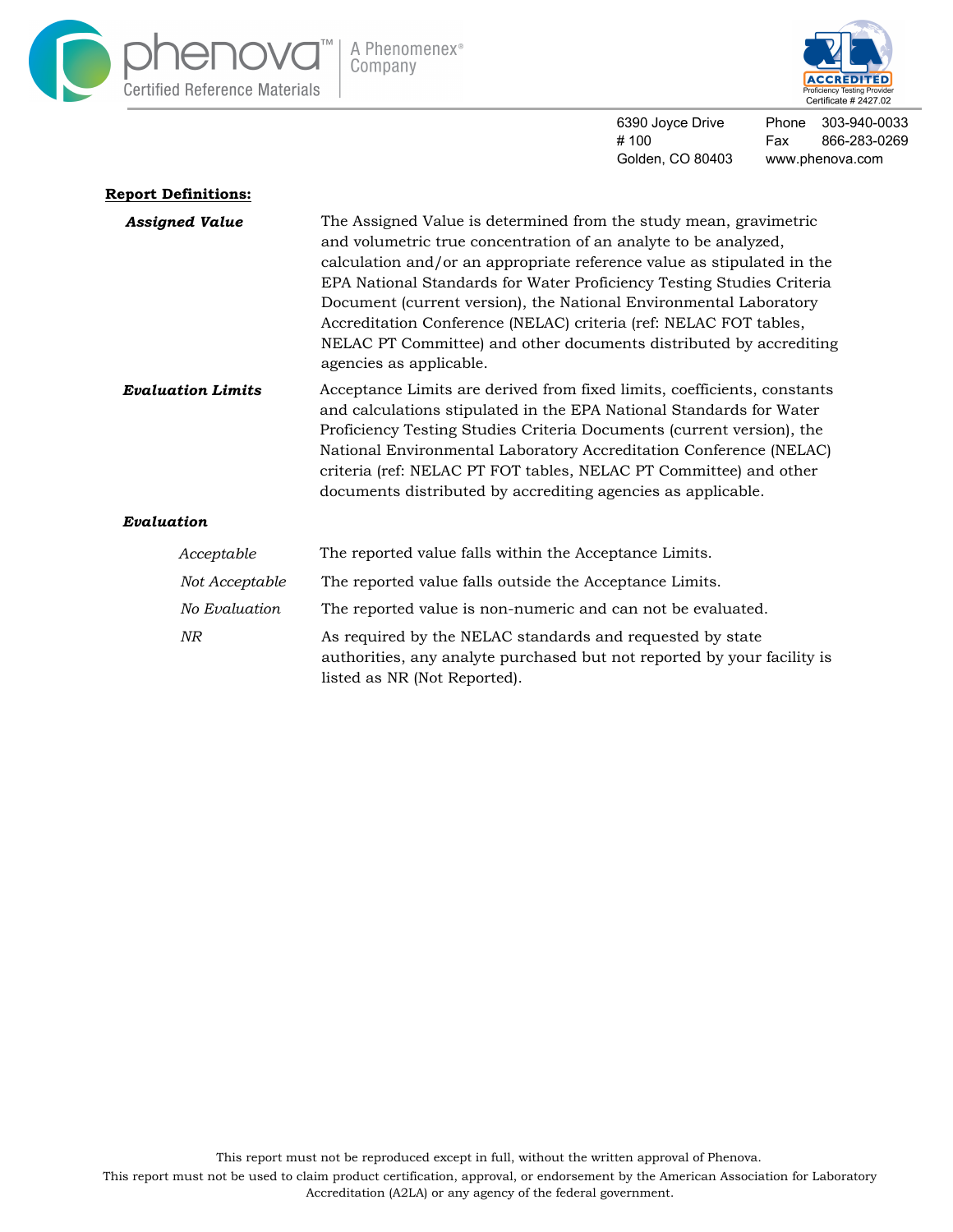



6390 Joyce Drive # 100 Golden, CO 80403 Phone 303-940-0033 Fax 866-283-0269 www.phenova.com

## **Final Report - DMRQA PT**

# **Study: DMRQA38-WET**

### **Opening Date: March 23, 2018 - Closing Date: July 6, 2018**

|  | Facility: BoJhun Environmental Services<br>222 S. Main Street | Contact:         | Ms. Nichole Jones. Owner<br>419-436-7066 |  |
|--|---------------------------------------------------------------|------------------|------------------------------------------|--|
|  | Fostoria. OH 44830<br>UNITED STATES                           | EPA Lab ID:      | OH01333                                  |  |
|  |                                                               | NPDES Permit ID: |                                          |  |

|                      | <b>Fathead Minnow Method 13 (PT-13-WET)</b><br>Lot #: 8540-13 |                    |                                                              |              |                   |        |                      |            |
|----------------------|---------------------------------------------------------------|--------------------|--------------------------------------------------------------|--------------|-------------------|--------|----------------------|------------|
| <b>NELAC</b><br>Code | Analyte                                                       | <b>Method Code</b> | <b>Method Description</b>                                    | <b>Units</b> | Assigned<br>Value | Result | Acceptance<br>Limits | Evaluation |
| 3410                 | Fathead Minnow Acute MHSF 25° - LC50                          | 10264809           | EPA 2000.0 - Fathead<br><b>Minnow Acute Toxicity</b><br>2002 | S.U.         | 34.1              | 35.4   | $20.9 - 47.3$        | Acceptable |
|                      | <b>Fathead Minnow Method 15 (PT-15-WET)</b><br>Lot #: 8540-15 |                    |                                                              |              |                   |        |                      |            |
| <b>NELAC</b><br>Code | Analyte                                                       | <b>Method Code</b> | <b>Method Description</b>                                    | Units        | Assigned<br>Value | Result | Acceptance<br>Limits | Evaluation |
| 3410                 | Fathead Minnow Chronic MHSF - Survival NOEC                   | 10252605           | EPA 1000.0 - Fathead<br>Minnow Chronic Toxicity<br>2002      | S.U.         | 50                | 50     | $25 - 100$           | Acceptable |
| 3410                 | Fathead Minnow Chronic MHSF - Growth IC25 (ON)                | 10252605           | EPA 1000.0 - Fathead<br>Minnow Chronic Toxicity<br>2002      | S.U.         | 47.7              | 53.3   | $24.0 - 71.4$        | Acceptable |
| 3410                 | Fathead Minnow Chronic MHSF - Growth NOEC (ON)                | 10252605           | EPA 1000.0 - Fathead<br>Minnow Chronic Toxicity<br>2002      | S.U.         | 25                | 50     | $12.5 - 50$          | Acceptable |
|                      | Ceriodaphnia Method 19 (PT-19-WET)<br>Lot #: 8540-19          |                    |                                                              |              |                   |        |                      |            |
| <b>NELAC</b><br>Code | Analyte                                                       | <b>Method Code</b> | <b>Method Description</b>                                    | <b>Units</b> | Assigned<br>Value | Result | Acceptance<br>Limits | Evaluation |
| 3315                 | Ceriodaphnia Acute MHSF 25° - LC50                            | 10214581           | EPA 2002.0 -<br>Ceriodaphnia Acute<br>Toxicity 2002          | S.U.         | 43.9              | 55.7   | $< 6.25 - 82.3$      | Acceptable |